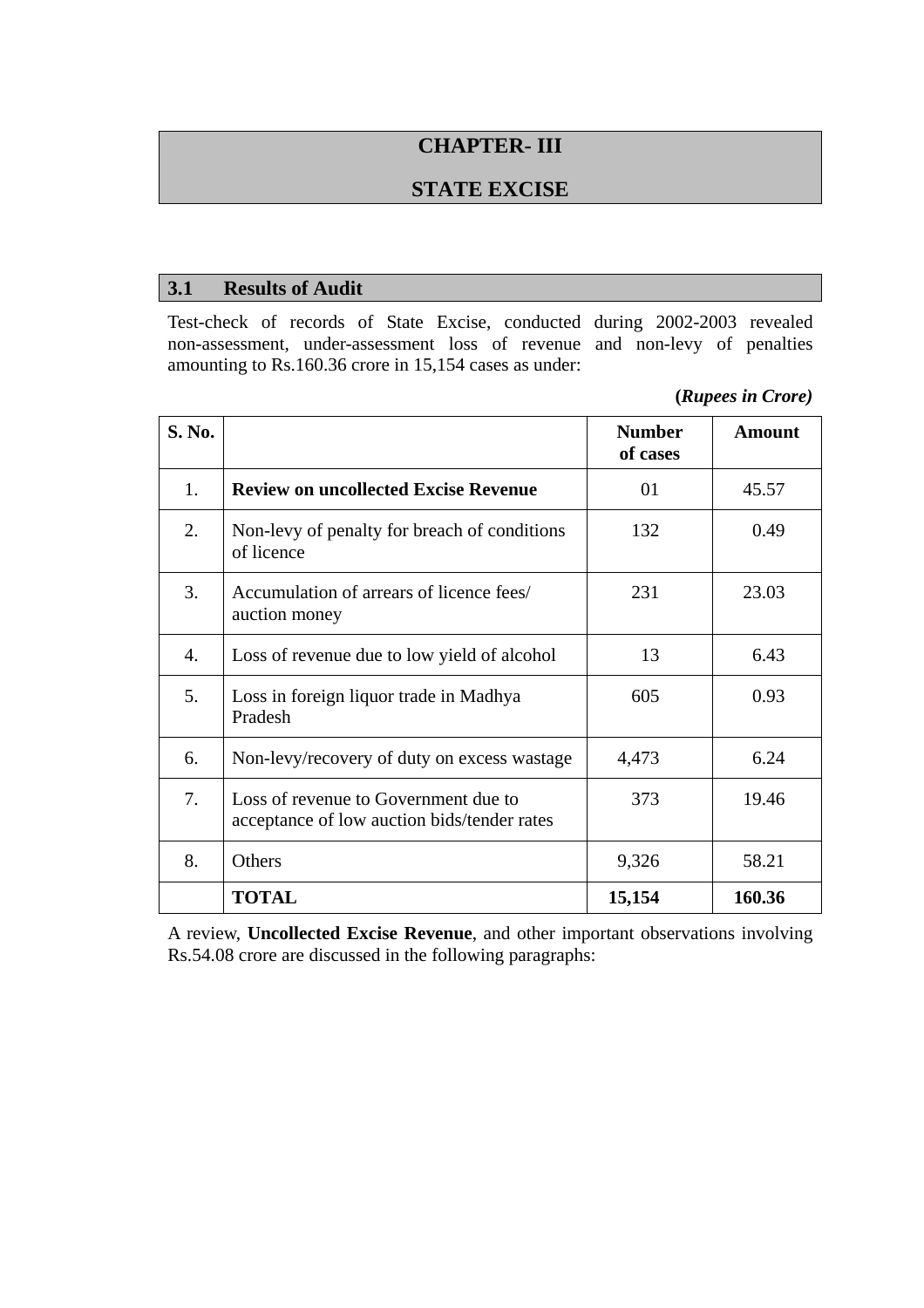### **3.2 Review : uncollected Excise Revenue**

#### *Highlights*

• In 14 cases involving government revenue of Rs.3.12 crore, the recovery could not be made in absence of the details of property of the defaulters.

*\_\_\_\_\_\_\_\_\_\_\_\_\_\_\_\_\_\_\_\_\_\_\_\_\_\_\_\_\_\_\_\_\_\_\_\_\_\_\_\_\_\_\_\_\_\_\_\_\_\_\_\_\_\_\_\_\_\_\_\_\_\_\_\_\_\_\_\_\_* 

*(Paragraph. 3.2.6)* 

• Demand notices in revenue recovery certificate cases involving Rs.11.29 crore could not be served as the addresses of the defaulters were found fake.

*(Paragraph 3.2.7)* 

• Demand notice in 38 cases involving Rs.3.60 crore were not issued resulting in non-realisation of government revenue.

*(Paragraph 3.2.8)* 

• Service charges of Rs.1.36 crore recoverable from Madhya Pradesh Agro Industries Development Corporation were not realised.

*(Paragraph 3.2.11)* 

#### *Introduction*

**3.2.1** Every licensee holding licence for production of alcohol, manufacture of liquor and for wholesale or retail vend of excisable intoxicants is required to pay excise duty and licence fee and other fees in accordance with the provisions of Madhya Pradesh Excise Act, 1915 and Rules made thereunder. The licences to sell excisable intoxicants by retail venders is granted by auction and licences to wholesale venders are granted on fixed licence fee which is renewed for every year.

#### *Audit objectives*

**3.2.2** Test-check of records of the office of the Excise Commissioner and 13 out of 45 offices was conducted for the period from 1997-98 to 2002-03 with a view to obtain assurance on :

- Prompt collection of excise revenue and its remittances into the government account.
- Compliance of various provisions of the Act, rules and procedures by departmental authorities.
- Adequacy of internal control in recovery of the uncollected excise revenue.

#### *Organisational Set up*

**3.2.3** The Principal Secretary, Commercial Tax Department is the administrative head of the department at government level. The Excise Commissioner (EC) is the Head of the Department and is assisted by two Additional Excise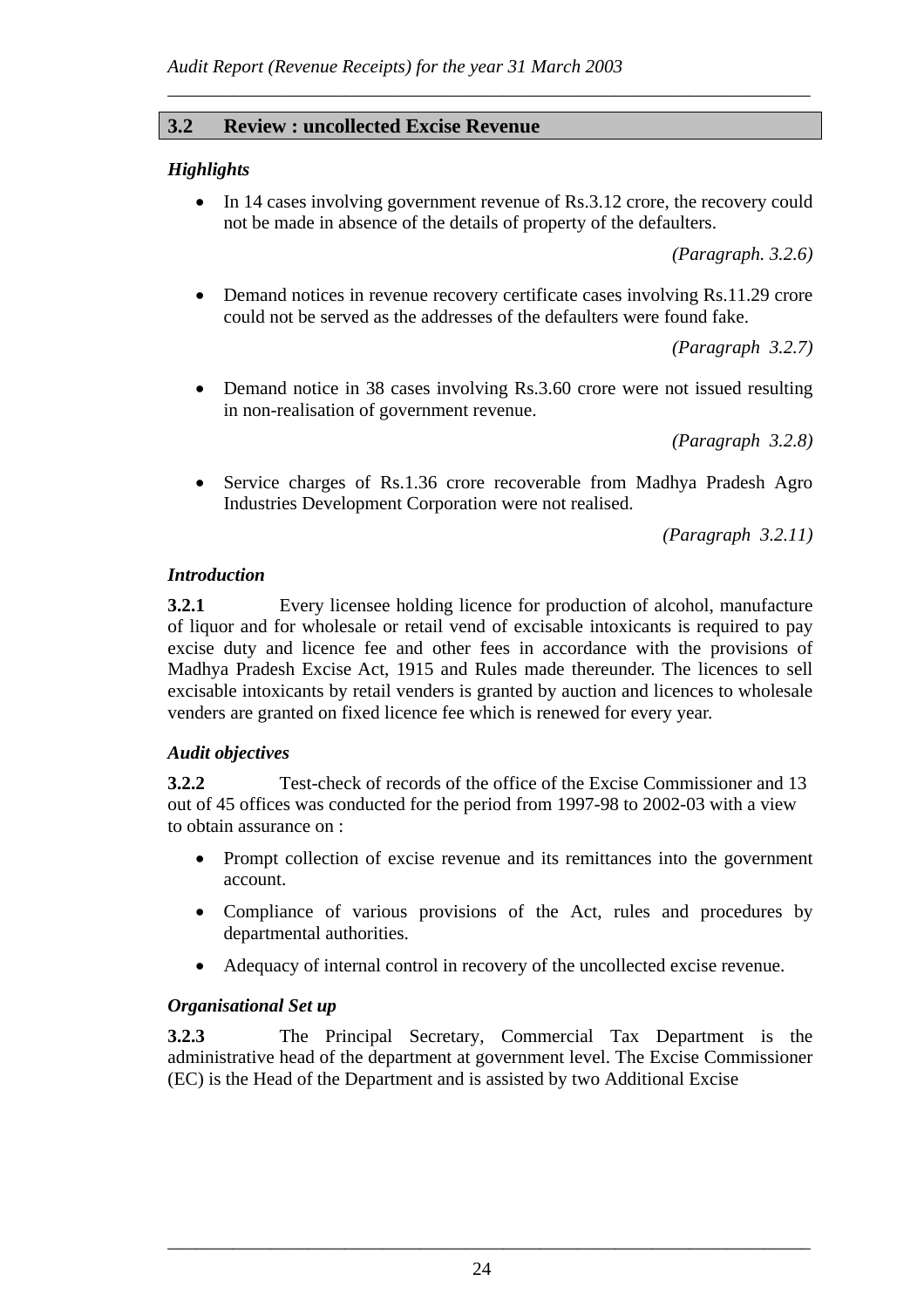Commissioner (Addl. EC), one Deputy Excise Commissioner (DEC), one Assistant Excise Commissioner (AEC) and two District Excise Officers (DEOs) at the head quarters at Gwalior. There are seven division in the State each headed by DEC. In addition each division has its own flying squad working under DEC. There is a State level flying squad working under over all control of EC. Collector is the head of Excise Administration in the District and is assisted by AEC/DEO at division/district.

*\_\_\_\_\_\_\_\_\_\_\_\_\_\_\_\_\_\_\_\_\_\_\_\_\_\_\_\_\_\_\_\_\_\_\_\_\_\_\_\_\_\_\_\_\_\_\_\_\_\_\_\_\_\_\_\_\_\_\_\_\_\_\_\_\_\_\_\_\_* 

### *Position of arrears of Excise Revenue*

**3.2.4** The position of uncollected excise revenue is watched at the Commissioner's level, through returns submitted by DEOs. Rupees 51.99 crore were outstanding on account of uncollected excise revenue as on 31 March 2003 with the following year-wise and age-wise break up :

| Sl. No. | Year          | Amount (Rs. in crore) |
|---------|---------------|-----------------------|
| 1.      | Up to 1997-98 | 33.98 <sup>1</sup>    |
| 2.      | 1998-99       | 1.25                  |
| 3.      | 1999-2000     | 1.31                  |
| 4.      | 2000-2001     | 3.53                  |
| 5.      | 2001-2002     | 11.92                 |
|         | <b>Total</b>  | 51.99                 |

• Yearwise break up :

• Agewise breakup :

| Sl. No. | <b>Agewise period</b> | Amount (Rs. in crore) |
|---------|-----------------------|-----------------------|
| 1.      | More than 10 years    | 20.66                 |
| 2.      | Between 4 to 10 years | 13.32                 |
| 3.      | Between 3 to 4 years  | 1.25                  |
| 4.      | Between 1 to 3 years  | 16.76                 |
| 5.      | Less than one year    | Nil                   |
|         | <b>Total</b>          | 51.99                 |

It would be seen from above that forty percent of the revenue remained uncollected for more than 10 years, of which Rs.14.58 crore were pending against defaulters declared insolvent. Details of such defaulters were not made available to audit.

### *Non-recovery of Excise Revenue*

**3.2.5** Madhya Pradesh Excise Act, 1915 provides that all dues to the Government that have not been paid by the defaulters may be recovered as arrears of

*1*

*Details like Opening Balance, addition during the year were not furnish by the department.*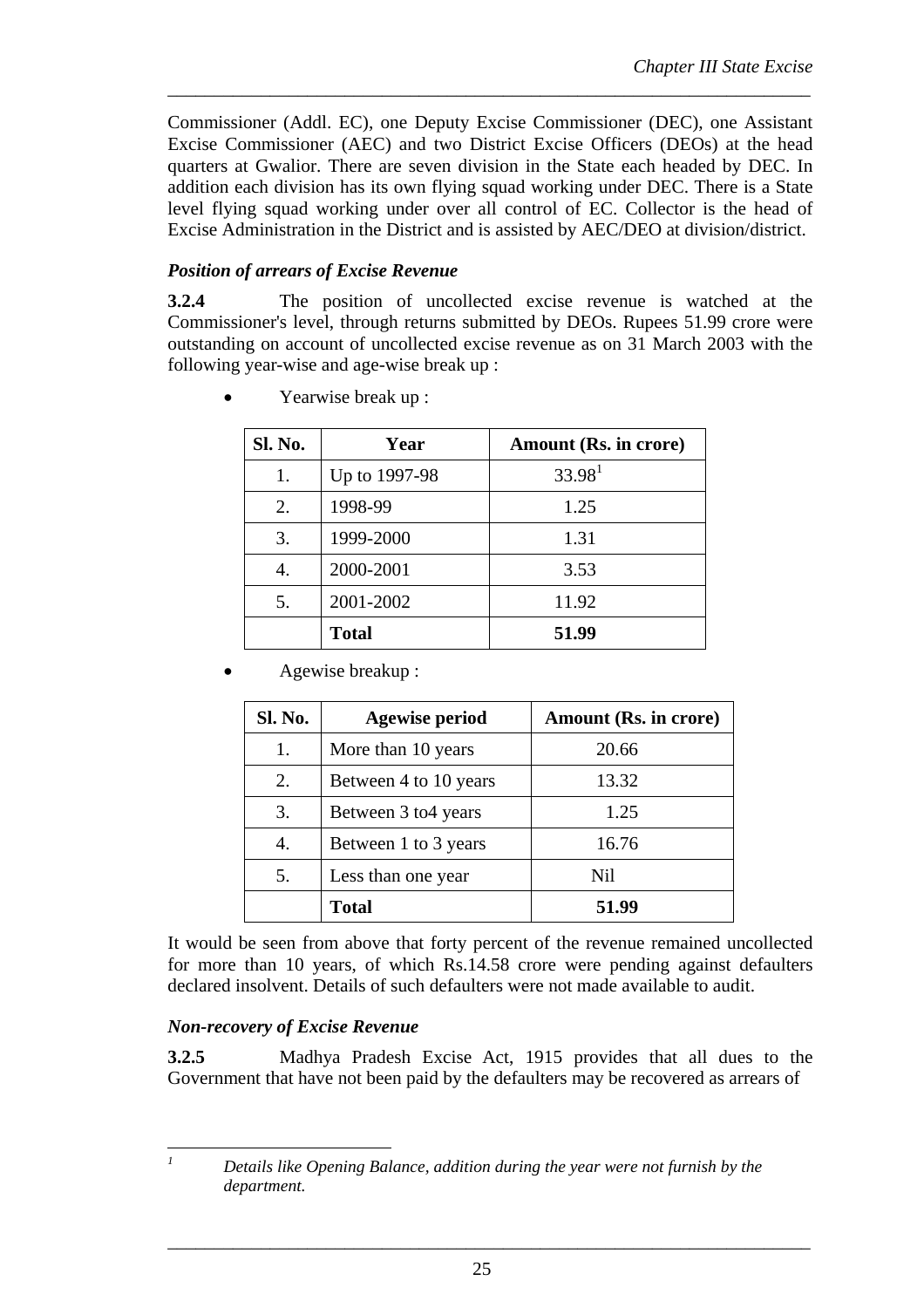land revenue under M.P. Land Revenue Code 1959. AEC/DEO has been delegated with powers of recovery of uncollected excise revenue as arrears of land revenue. However, no time limit has been prescribed for treating the defaulters case as Revenue Recovery Certificate cases.

*\_\_\_\_\_\_\_\_\_\_\_\_\_\_\_\_\_\_\_\_\_\_\_\_\_\_\_\_\_\_\_\_\_\_\_\_\_\_\_\_\_\_\_\_\_\_\_\_\_\_\_\_\_\_\_\_\_\_\_\_\_\_\_\_\_\_\_\_\_* 

Test-check of the records of AEC, Gwalior revealed that eight cases involving excise revenue of Rs.97.67 lakh relating to the period 1988-89 and 1993-94 were treated as arrears of land revenue from time to time but in none of the cases, recovery was made. The cases were transferred to the Tahsildar, Gwalior in May 2000 for recovery as arrears of Land Revenue. The amount was not recovered by the Tahsildar also. The transfer of cases to Tahsildar was incorrect as the AEC was himself empowered to recover the amount as arrears of land revenue. Thus, incorrect action on the part of department resulted in non-recovery of revenue to that extent.

# *Absence of Provisions for obtaining details of Property.*

**3.2.6** Provision for obtaining solvent surety for grant of licence was dispensed with from the year 1991-92 onwards. Moreover, there was no provision for obtaining the details of properties at the time of grant of licence.

Test-check of the records of five districts<sup>2</sup> revealed that in 14 cases, recovery of excise revenue of Rs.3.12 crore for the period 1991-92 to 2001-2002 could not be made as the details of property were not available with the department. In the absence of these details, no action could be taken by the Department for recovery of the amount as arrears of land revenue.

**3.2.7** Test-check of the records of five districts<sup>3</sup> revealed that demand notices in 70 cases of revenue recovery certificates were issued for recovery of excise revenue aggregating to Rs.11.29 crore for the period of 1975-76 to 1997-98. The notices however, could not be served as the address of the defaulters were found fake. This indicated that the Department had not verified the antecedents of the licensees at the time of grant of licence because of which government revenue could not been realised.

### *Non-raising of demand in certificate cases*

**3.2.8** Madhya Pradesh *Lokdhan* (*Shodhya Rashiyon ki Vasuli*) Rules 1988 provide for the issue of demand notice to the defaulters within 15 days from the date of receipt of revenue recovery certificate. In case a defaulter fails to deposit the amount within the period mentioned in the demand notice, *kurki* warrant is to be issued. No time limit has been fixed for treating the defaulter cases as arrears of land revenue.

• Test-check of the records of seven districts<sup>4</sup> revealed that in 38 revenue recovery certificate cases involving excise revenue of Rs.3.60 crore for the period 1991-92 to 2001-2002, demand for recovery was not issued at all resulting in non-realisation of government revenue to that extent.

 *2 Bhopal, Dhar, Jabalpur, Khargone and Sagar* 

*<sup>3</sup> Bhopal, Gwalior, Indore, Khargone and Rewa* 

*<sup>4</sup> Bhopal, Chhatarpur, Dhar, Jabalpur, Khargone, Sagar and Ujjain*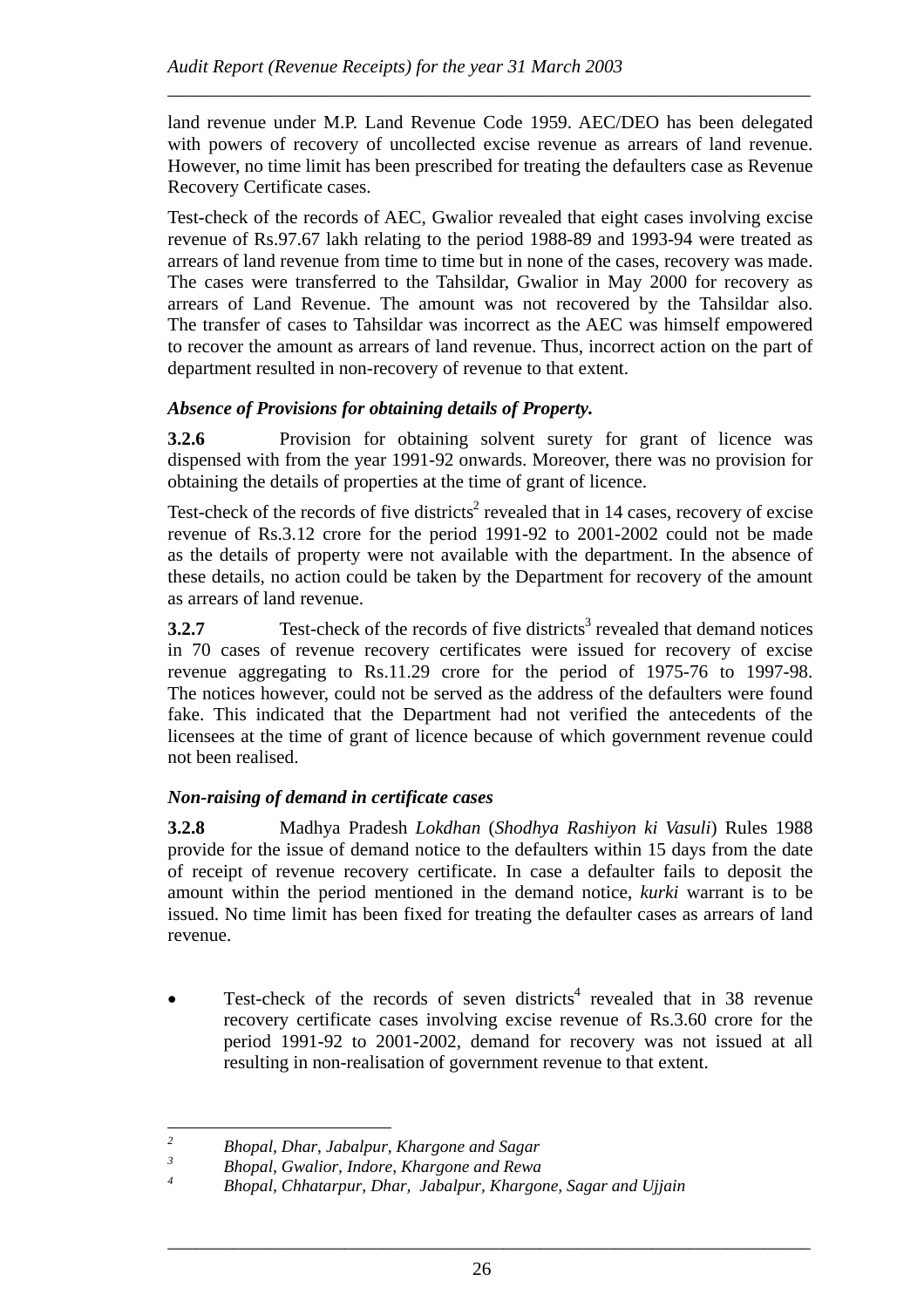In five cases involving excise revenue of Rs.1.74 crore for the year 1999-2000 and 2001-2002, AEC/DEO had issued demand notices in November 2002 to the licensee. No further action for recovery was taken by the Department and the amount remained uncollected even after 20 months (June 2004).

*\_\_\_\_\_\_\_\_\_\_\_\_\_\_\_\_\_\_\_\_\_\_\_\_\_\_\_\_\_\_\_\_\_\_\_\_\_\_\_\_\_\_\_\_\_\_\_\_\_\_\_\_\_\_\_\_\_\_\_\_\_\_\_\_\_\_\_\_\_* 

This was pointed out in audit and all the DEOs stated that action would be taken to recover the same as arrear of land revenue.

### *Non-vacation of stay orders*

**3.2.9** Test-check of the records of Jabalpur districts revealed that in two cases of penalty of Rs.4.11 lakh of imposed by EC was stayed by High Court in August 1993. In another case, recovery of government dues on account of penalty of Rs.36.04 lakh of Khargone district imposed by EC was stayed by the Board of Revenue in May 2001. The cases had neither been decided nor any action was taken to get the stay order vacated even though period of 25 to 118 months had elapsed. This resulted in blockage of government revenue to that extent.

#### *Non-raising of demand of process expenses*

**3.2.10** Under the provisions of Madhya Pradesh *Lokdhan* (*Shodhya Rashiyon ki Vasuli*) *Adhiniyam*, 1987, process expenses at the rate of three per cent of the principal amount shall be included by DEO in the demand notice to be issued to the defaulter in cases of revenue recovery certificate.

In eight districts<sup>5</sup> it was noticed that in 156 cases, process expenses of Rs.64.60 lakh on principal amount of arrear of Rs.21.53 crore were not included in the relevant demand notices issued to the defaulters for the period from 1988-89 to 2002-2003.

This was pointed out in audit and six district officers<sup>6</sup> stated that revised demand notices would be issued. Final reply from other two DEO had not been received (June 2004)

### *Non-deposit of share of service charges*

**3.2.11** Madhya Pradesh Agro Industries Development Corporation (MPAIDC) was the wholesale distributor of Foreign Liquor (FL) during 2001-2002 for Indore division. The Corporation was required to recover 10 per cent as service charges; out of which 50 per cent was required to be deposited in government account.

Test-check of records of AEC Indore revealed that service charges of Rs.2.71 crore were recovered by MPAIDC on sale of foreign liquor worth Rs.27.11 crore during 2001-2002, of which, Rs.1.36 crore being 50 percent of service charges was required to be deposited into government account. The corporation neither deposited the amount nor was any action taken by the Department to recover it.

 *5 Exact date not available* 

*6*

*Bhopal, Dhar, Gwalior, Indore, Jabalpur, Khargone, Sagar and Ujjain* 

*Gwalior, Indore, Jabalpur, Khargone, Sagar and Ujjain*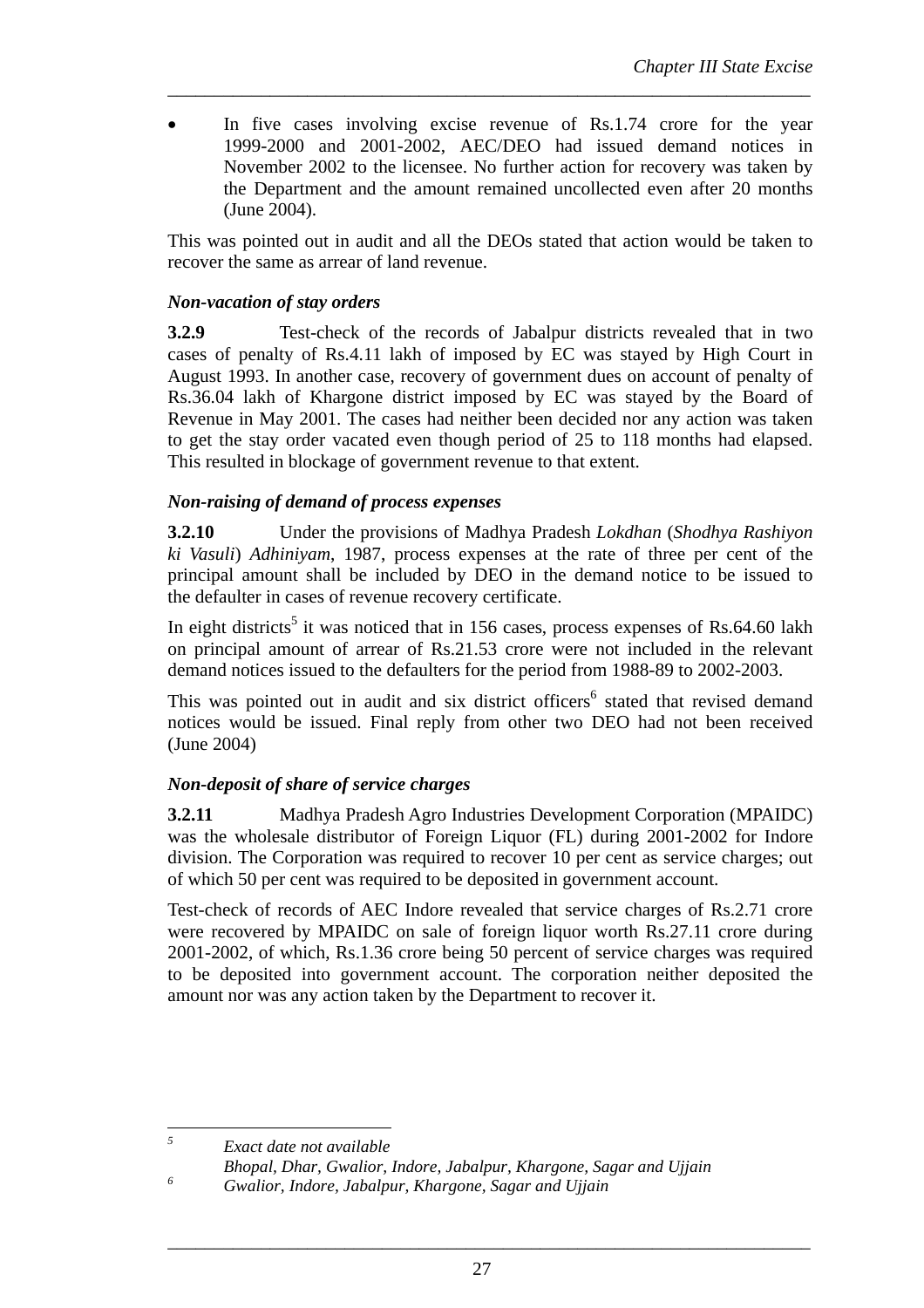This was pointed out in audit and the AEC, Indore, accepted to recover the entire amount. However, further action taken had not been intimated (June 2004).

*\_\_\_\_\_\_\_\_\_\_\_\_\_\_\_\_\_\_\_\_\_\_\_\_\_\_\_\_\_\_\_\_\_\_\_\_\_\_\_\_\_\_\_\_\_\_\_\_\_\_\_\_\_\_\_\_\_\_\_\_\_\_\_\_\_\_\_\_\_* 

#### *Non-recovery of expenditure incurred on Government establishment*

**3.2.12** Madhya Pradesh Distillery Rules, 1995, provide that if the expenditure incurred on the State Government establishment in a distillery exceeds five per cent of the revenues earned on the issues of spirit therefrom, by export fee or any other levy, the amount in excess of the aforesaid five per cent shall be realised from the distiller.

Test-check of records revealed that the expenditure on government establishment in nine distilleries<sup>7</sup> was Rs.0.86 crore and the revenue earned by the government was Rs.3.06 crore during 1997-98 to 2001-2002. Consequently, an amount of Rs.70.47 lakh incurred in excess of five per cent of revenue earned was required to be realised from the distillers. No action was taken by the Department to recover the same.

This was pointed out in audit and all the DEOs accepted the audit observations and stated that action to recover the same was being taken. (June 2004)

#### *Non-recovery of duty on foreign liquor exported*

**3.2.13** As per Madhya Pradesh Excise Act, 1915, 'Export' means export of FL out of the state. M.P Foreign Liquor Rules, 1996, further provide that in case of an export, excise verification report should be received from the Importers within 21 days failing which, leviable duty is to be recovered.

- Test-check of records of Nine districts<sup>8</sup>, revealed that in 305 permits, 7.75 lakh proof litre foreign liquor and 5.75 lakh bulk litre beer were exported to various other States by the exporters during June 2001 to February 2003. However, no excise verification report were received from the importers even after a lapse of one to thirty five months. Consequently, excise duty of Rs.5.22 crore became recoverable. But no action was taken to recover the same by the department.
- It was further noticed that in 18 permits issued between December 2001 and November 2002, excise verification report were received after a lapse of 39 to 270 days. As excise verification reports were not received within 21 days. The Department was required to recover excise duty of Rs.27.80 lakh from the exporters which was not done.

*7*

 *<sup>(</sup>i) M/s Associated Alcohols and Breweries, Barwah, Khargone* 

*<sup>(</sup>ii) M/s Agarwal breweries, Barwah, Khargone.* 

*<sup>(</sup>iii) M/s Gwalior Distillers, Gwalior* 

*<sup>(</sup>iv) M/s Rairu Distillery Rairu, Gwalior* 

*<sup>(</sup>v) Cox India Chhattarpur* 

*<sup>(</sup>vi) Oasis Distilleries, Dhar* 

*<sup>(</sup>vii) Kedia Great Galleon, Dhar* 

*<sup>(</sup>viii) Som Distillery Sehatganj, Raisen* 

*<sup>(</sup>ix) Som Distillery and Breweries, Raisen* 

*<sup>8</sup> Bhopal, Chhatarpur, Dhar, Gwalior, Indore, Khargone, Ratlam, Raisen and Ujjain*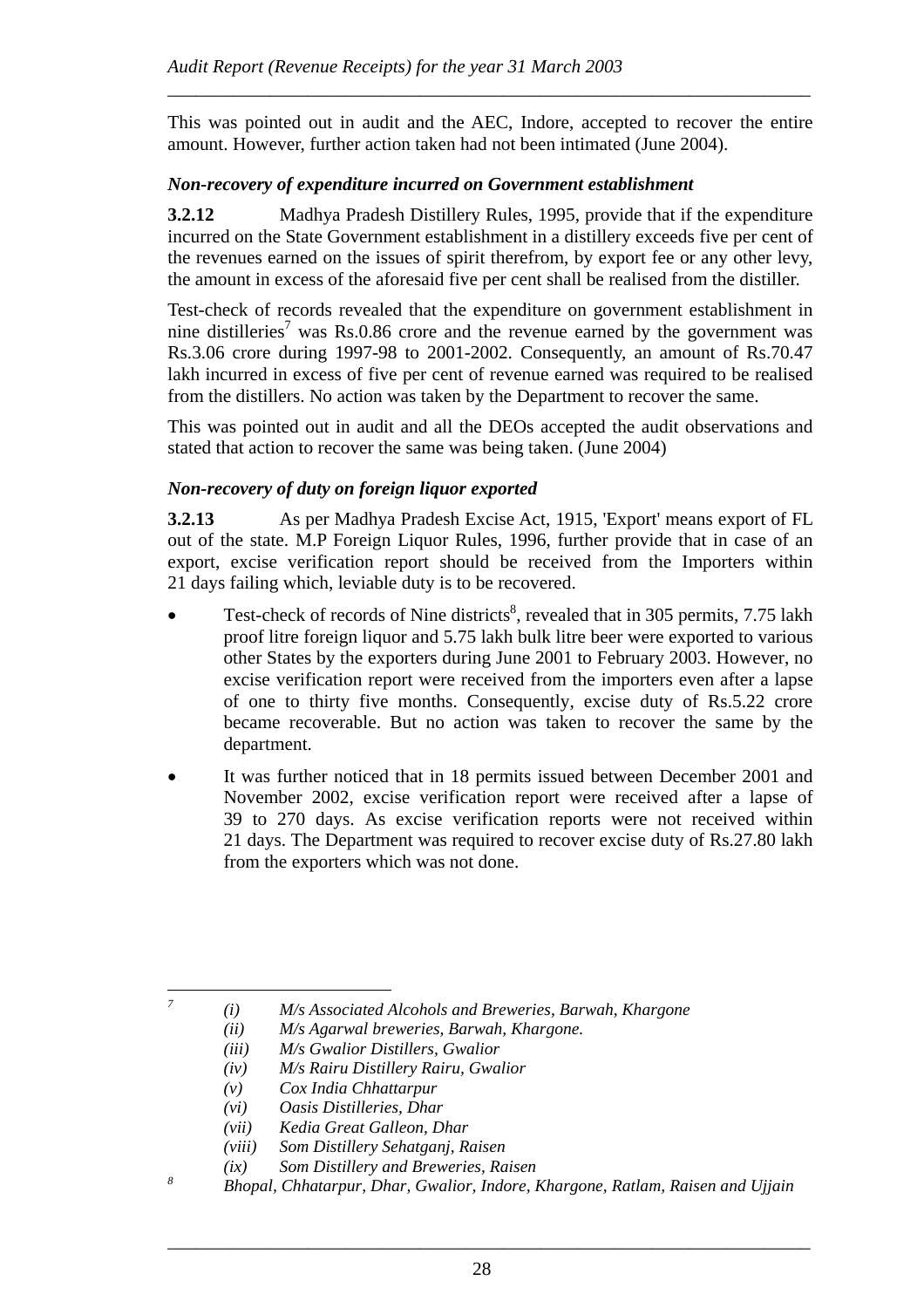# *Loss of revenue due to non-disposal of balances of foreign liquor*

**3.2.14** Madhya Pradesh Foreign Liquor Rules, 1996, provide that on expiry or cancellation of licence, the licensee shall place his entire stock of liquor under the control of the District Excise Officer. However, he can be permitted to dispose of such balances to any other licensee within 30 days of such expiry or cancellation, failing which the Excise Commissioner may ask any other eligible licensee of the state to purchase such stock or may give necessary directions for the disposal of the stock.

*\_\_\_\_\_\_\_\_\_\_\_\_\_\_\_\_\_\_\_\_\_\_\_\_\_\_\_\_\_\_\_\_\_\_\_\_\_\_\_\_\_\_\_\_\_\_\_\_\_\_\_\_\_\_\_\_\_\_\_\_\_\_\_\_\_\_\_\_\_* 

Test-check of records of the AEC Gwalior, Indore and Ujjain revealed that in eight licences, 26,813 proof litre foreign liquor and 10,952 bulk litres of beer remained in stock on the date of expiry of their licences between April 1995 and April 2002. This stock involving excise duty of Rs.17.18 lakh was not disposed of even after 4 to 84 months resulting in non-realisation of the government revenue to that extent.

This was pointed out in audit and the AECs stated between July and December 2002 that action for disposal would be taken.

#### *Non-recovery of duty on quantity of spirit/foreign liquor/malt transported*

**3.2.15** Madhya Pradesh Excise Act, 1915 provides that no intoxicant shall be transported from any distillery, brewery, warehouse or other place of storage unless the duty has been paid or a bond has been executed for the payment.

Test-check of records of ten district offices<sup>9</sup> revealed that 4.60 lakh proof litre of Extra Neutral Alcohol (ENA), 14.42 lakh proof litre of country liquor, 12.55 lakh proof litre of foreign liquor and 23.06 lakh Bulk litre of beer involving excise duty of Rs.16.06 crore were transported on 1,003 permits during the period May 1999 to March 2003 without payment of duty or execution of bond. Out of the above, one tanker carrying 19,968 proof litre rectified spirit from distillery of Khargone involving excise duty of Rs.4.79 lakh was highjacked in November 2001 before reaching its destination. Since excise duty was not paid nor was any bond executed, no action could be taken by the Department to recover the amount.

This was pointed out in audit and all the District Officers stated between October 2002 and April 2003 that no rules had been prescribed for execution of bond on transport of liquor as such no bond was executed or duty recovered in advance. The reply is not tenable since provision for transport of intoxicant under bond or on payment of duty already exists in the Act.

#### *Recommendation*

**3.2.16** To plug loopholes and safeguard the government revenue in the provisions contained in Act/Rules Government may consider the following:

• prescribe a time period for treating the defaulter cases as arrears of land revenue;

 *9*

*Bhopal, Chhattarpur, Dhar, Gwalior, Indore, Khargone, Rajgarh, Ratlam, Raisen and Sagar*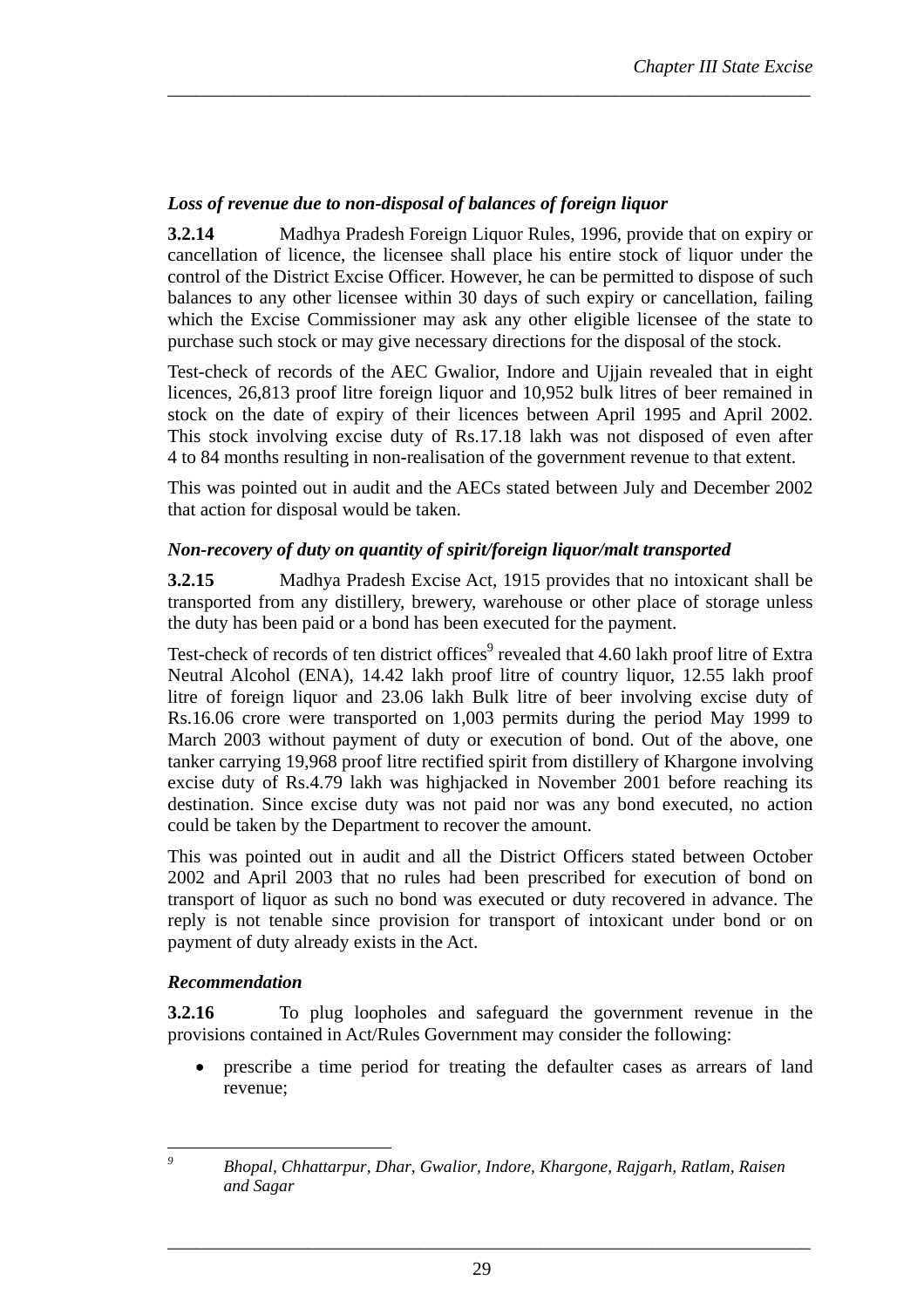• ensure obtaining solvency certificate and details of property of the licensee to safeguard government revenue.

The above points were reported to the Government between June 2002 and April 2003; their reply had not been received. (June 2004)

*\_\_\_\_\_\_\_\_\_\_\_\_\_\_\_\_\_\_\_\_\_\_\_\_\_\_\_\_\_\_\_\_\_\_\_\_\_\_\_\_\_\_\_\_\_\_\_\_\_\_\_\_\_\_\_\_\_\_\_\_\_\_\_\_\_\_\_\_\_* 

# **3.3 Loss of revenue due to non-acceptance of tender**

As per Government of Madhya Pradesh Commercial Tax Department circular dated 22 April 2001 if the bid/tender amount for settlement of country and foreign liquor shops is more than five per cent below the reserve price, the proposal for acceptance of bid/tender should be sent to the Government through Commissioner, Excise (EC) Gwalior.

Test-check of records of District Excise Officer (DEO), Hoshangabad revealed that a tender for one group of 20 country and 8 foreign liquor shops of Itarsi-Piparia for the period 1 May 2001 to 31 March 2002 was received for Rs.9.13 crore on 2 May 2001 against the reserve price of Rs.10.67 crore. As the tender was 14.5 per cent below the reserve price, the same was rejected by the DEO in view of the instructions of EC issued in May, 2001 to reject offers which were more than 10 per cent less than the reserve price. The instructions issued by the EC were not in consonance with the circular of 22 April 2001 issued by the Government. Out of these, six country and five foreign liquor shops were auctioned between May 2001 and March 2002 for periods ranging from three to ten months for Rs.4.07 crore. The remaining shops were run departmentally and a revenue of Rs.1.08 crore was realised. Thus, the nonconsideration of the tender and failure to send the same to the Government for acceptance resulted in loss of revenue of Rs.3.98 crore.

This was pointed out in audit and the DEO, Hoshangabad stated in August 2002 that the proposal was sent to the EC in May 2001 which was rejected on receipt of instructions issued by EC. The reply was not acceptable as the specific orders of the Government as envisaged in circular at 22 April 2001 were not obtained on the tender. Further reply was awaited (June 2004).

The matter was reported to the Government between January and May 2003; their reply had not been received (June 2004).

### **3.4 Short-production of alcohol from bases other than molasses**

The State Government have not laid down norms for the production of alcohol from bases other than molasses. However, the Technical Excise Manual, provides that per quintal of grain (Indian)<sup>10</sup> should yield 40.03 proof litres of alcohol.

Test-check of records of one distillery at Dhar revealed that 59.80 lakh proof litre of alcohol was produced from 1,76,150 quintals of grain (Indian) between October 2000 and December 2002 as against the expected yield of 70.51 lakh proof litre. Thus, there was a shortfall of 10.71 lakh proof litre alcohol involving potential loss of excise duty of Rs.2.57 crore.

10

*<sup>10</sup> Indian means Jawar and Maize*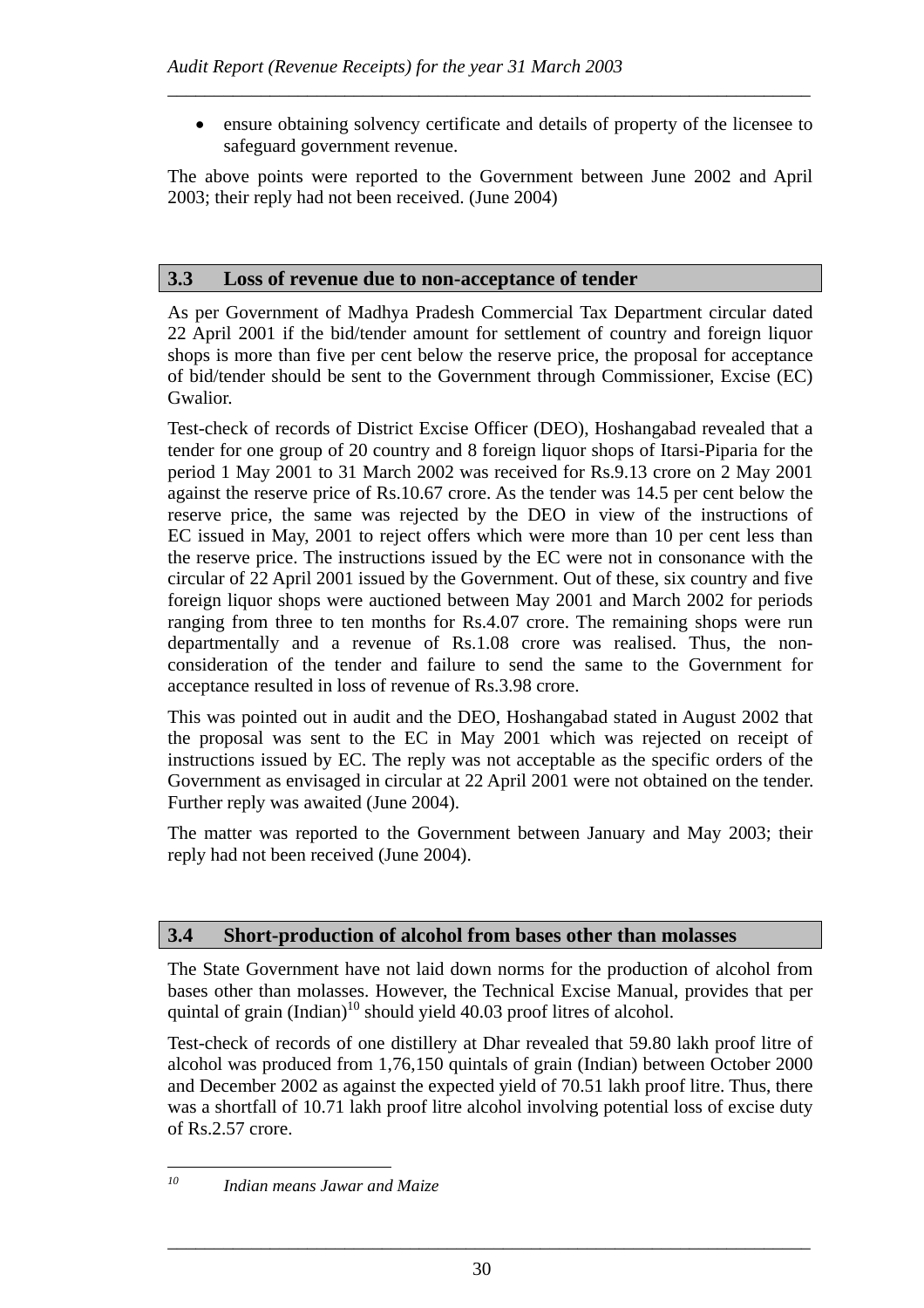This was pointed out in audit and the DEO (Distillery) Dhar stated in January 2003 that norms for production of alcohol from bases other than molasses had not been provided in the Rules. Although EC's commitment was there in June 1997 to frame rules regarding yield from bases other than molasses no rules had been framed so far. In view to this, the instructions contained in Technical Excise Manual should have been followed.

*\_\_\_\_\_\_\_\_\_\_\_\_\_\_\_\_\_\_\_\_\_\_\_\_\_\_\_\_\_\_\_\_\_\_\_\_\_\_\_\_\_\_\_\_\_\_\_\_\_\_\_\_\_\_\_\_\_\_\_\_\_\_\_\_\_\_\_\_\_* 

The matter was reported to the Government in April 2003; their reply had not been received (June 2004).

#### **3.5 Incorrect fixation of selling rates of country liquor in sealed bottles**

The country liquor shops situated in tribal sub-plan area are run by the Department. The selling rates of sealed country liquor bottles of different sizes are fixed by the Excise Commissioner. The selling rates are to be so fixed that besides the cost of empty bottles and sealing charges, the price obtained for a specific quantitative unit of liquor sold remains uniform irrespective of the size of the bottle.

Test-check of records of the Assistant Excise Commissioner (AEC), Ujjain revealed that selling price of country liquor per bulk litre in bottles with different quantities viz 180 ml., 375 ml. and 750 ml, were fixed by the Collector inclusive of cost of empty bottles and sealing charges. This resulted in incorrect determination of rate of country liquor by Rs.4 and Rs.8.89 per bulk litre for the sizes of 375 ml. and 180 ml. respectively. This resulted in loss of revenue of Rs.37.39 lakh on sale of 5 lakh bulk litre country liquor during 2001-02.

This was pointed out in audit and the AEC, Ujjain stated in October 2002 that selling rates of country liquor were fixed by the Collector. The reply is not tenable as the selling rates were not fixed in accordance with government instructions in June 1999 keeping in view the cost of bottles and sealing charges.

The matter was reported to the Government between January and May 2003; their reply had not been received (June 2004).

#### **3.6 Irregular allowance of wastage of molasses**

Madhya Pradesh Distillery Rules, 1995, provide that every quintal of fermentable sugar present in molasses should yield 91.8 proof litre alcohol. No allowance for wastage of molasses in storage or otherwise is provided in the rules.

Test-check of records of the DEO (Distillery), Ratlam, revealed that 3965.59 quintals molasses having fermentable sugar of 1,482.73 quintal capable of yielding 1.36 lakh proof litre of spirit was shown as wastage between November 2001 and October 2002. This resulted in loss of potential excise duty of Rs.32.64 lakh.

The matter was reported to the Government in May 2003; their reply had not been received (June 2004).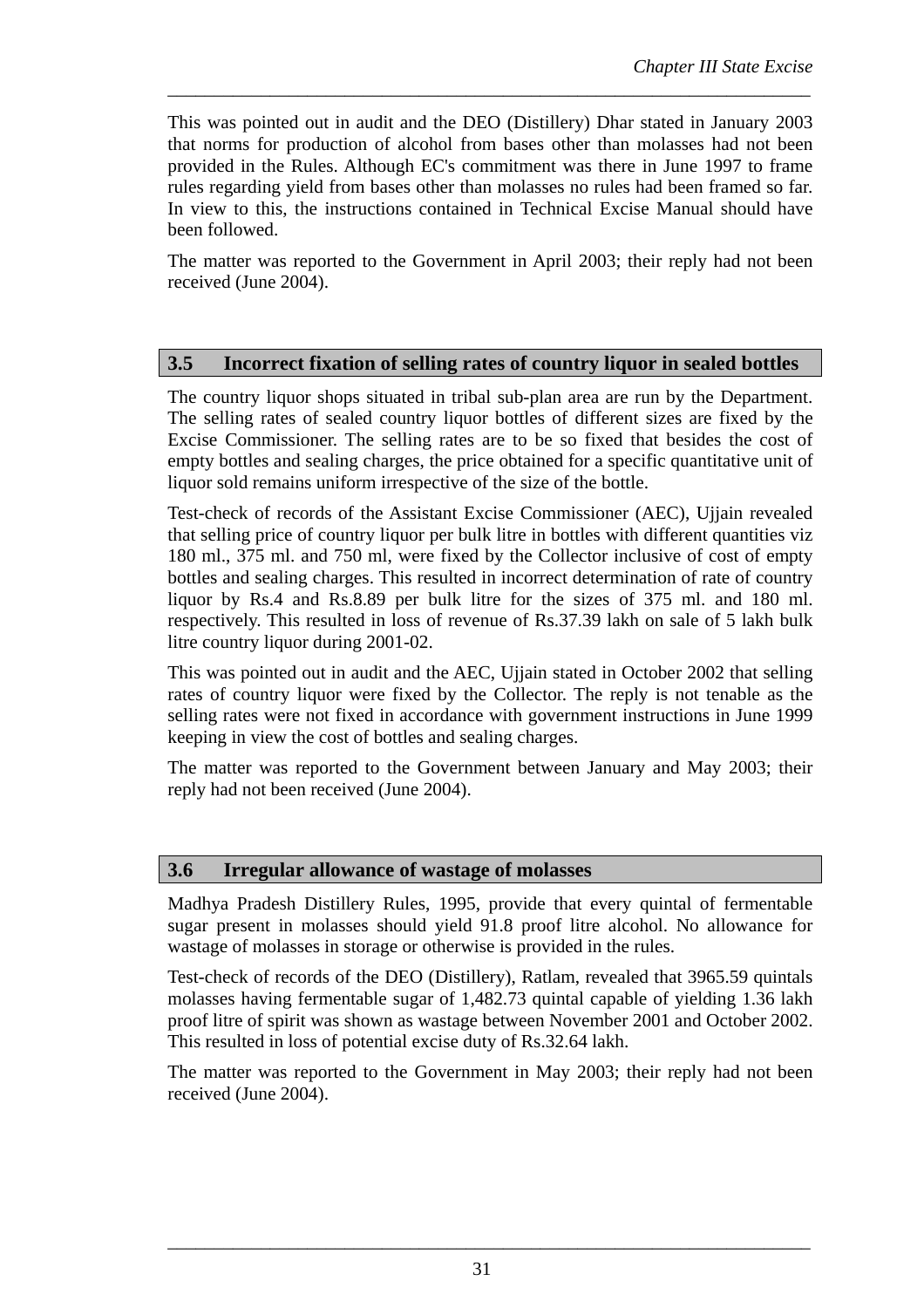# **3.7 Incorrect allowance of wastage of spirit in re-distillation**

Madhya Pradesh Distillery Rules, 1995, do not provide for any allowance for wastage of rectified spirit during re-distillation for manufacturing extra neutral alcohol (ENA).

*\_\_\_\_\_\_\_\_\_\_\_\_\_\_\_\_\_\_\_\_\_\_\_\_\_\_\_\_\_\_\_\_\_\_\_\_\_\_\_\_\_\_\_\_\_\_\_\_\_\_\_\_\_\_\_\_\_\_\_\_\_\_\_\_\_\_\_\_\_* 

Test-check of records of two distilleries of Dhar district revealed that 68.26 lakh proof litre rectified spirit was redistilled to produce ENA between October 2000 to December 2002 and wastage of 0.22 lakh proof litre rectified spirit was allowed. This was not admissible and resulted in loss of excise duty of Rs.5.28 lakh.

This was pointed out in audit and the DEO (Distilleries) stated in January 2002 and January 2003 that re-distillation was done under the orders of EC and the wastage was within the prescribed limit. The reply is not tenable as the rules do not provide any wastage of rectified spirit during re-distillation for manufacturing of ENA.

The matter was reported to the Government (April 2003); their reply had not been received (June 2004).

### **3.8 Non-levy of penalty**

Madhya Pradesh Distillery Rules, 1995, require the distillers to maintain minimum fermentation and distillation efficiencies at 84 and 97 percent respectively. Every quintal of fermentable sugar present in the molasses should yield at least 91.8 proof litres of alcohol. In case of shortfall, the EC may impose penalty under the Act and Rules.

Test-check of records of three distilleries of Dhar and Khargone district revealed that distillers used 1,32,845 quintal of molasses having fermentable sugar of 47,135 quintals and produced 42.57 lakh proof litre alcohol during October 2000 to December 2002 as against the expected yield of 43.27 lakh proof litre of alcohol. The Department failed to levy penalty of Rs.21 lakh leviable on shortfall of 0.70 lakh proof litre alcohol.

The matter was reported to the Government between January and May 2003; their reply had not been received (June 2004).